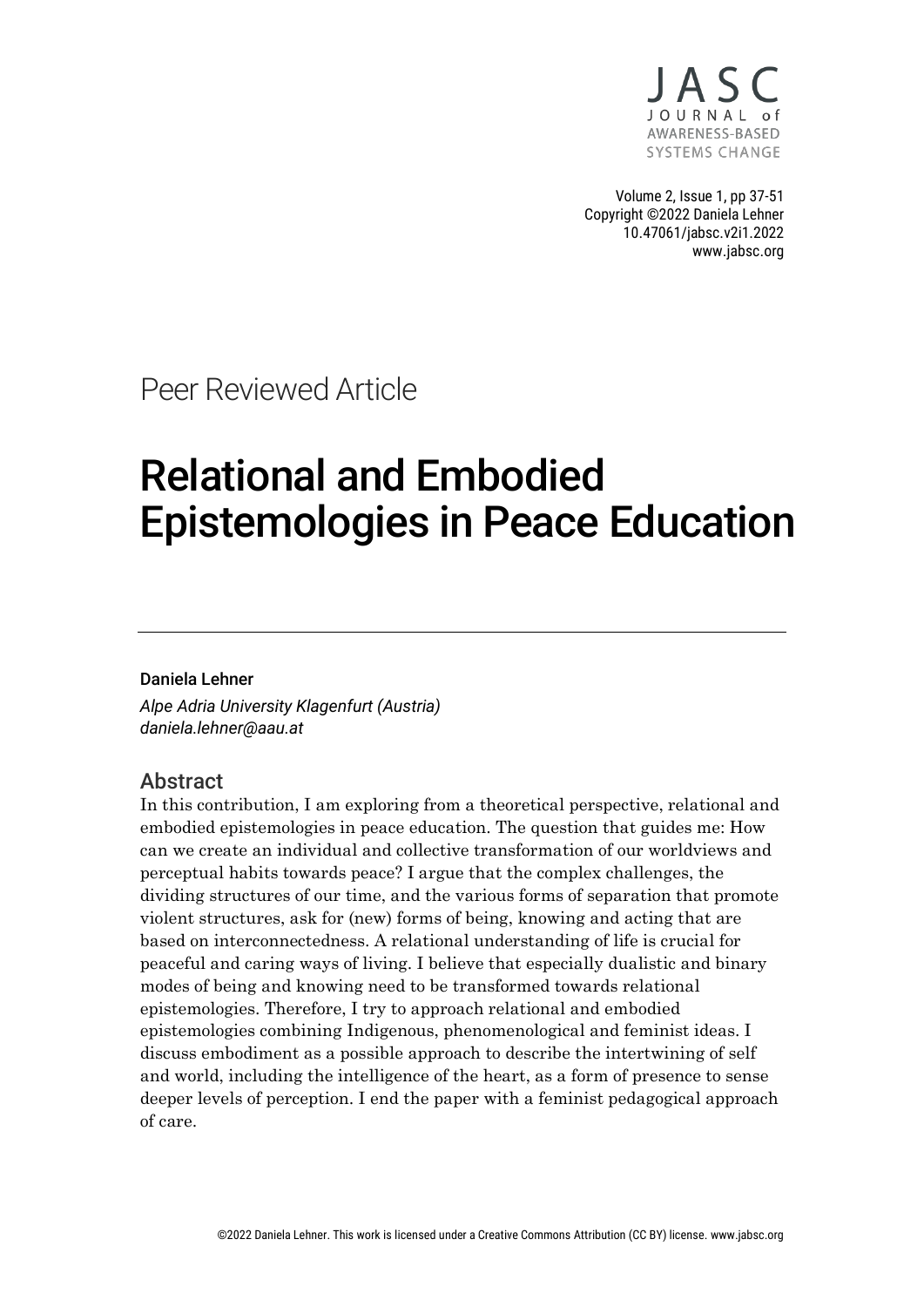#### Keywords

embodiment; peace education; Indigenous education; interconnectedness; care

## Introduction

We are in a state of polycrisis (multiple crisis visible through wars, climate change, species extinction, pandemics, social inequalities) with complexities that ask for new ways of feeling, imagining and thinking about our world (Wintersteiner & Peterlini, 2021). With the current societal shifts, old structures and patterns are breaking down, and new approaches of being and living arise. The imperial, capitalist and neoliberal logic of endless growth, consumerism, commodification, and the western lifestyle of separation, disconnection and otherness are no longer serving our societies (Brand & Wissen, 2021). At the same time authoritarian regimes, ideological agendas and violent conflicts are rising. Our fundamental structures have been significantly disrupted and are in a state of transition. We do not know yet where it will lead us. The crucial point is that we cannot any longer only learn from the past but we must learn "from the future as it emerges" (Scharmer, 2008, p. 7). As Einstein famously noted, we cannot solve problems with the same level of consciousness or mindset as we created them (Scharmer, 2008, p. 168).

The postmodern turn was crucial to deconstruct the modernist episteme and especially the dominant hegemonic discourses of truth. At the same time, as Bayo Akomolafe (2020) highlights, the postmodernist position still circles around the anthropocentric and misses the interconnectedness of life including other living beings and the environment. We need to go further and start to integrate, not only differentiate. We are in a time "to recognize interconnection in everything from pollution to politics to persons" (Hart, 2014, p. 5). We are realizing that the world is not just dead matter but a living universe that exists in interdependence and integration at every level of being (Hart, 2014). As a planetary community, we can create (new) future imaginations and emerging possibilities.

As a peace researcher and educationist located in Austria, I constantly wonder how education and learning can help to create peaceful societies. By peaceful societies, I mean not only peace between humans, but also peace between humans, nature and the cosmos. When I think about my life, among other things, I could experience changes in perception about myself and the world through embodied practices such as dance, different forms of breathwork, systemic constellation work or guided meditations. Especially the Hero's Journey process from Paul Rebillot (2017) and the MA Program in Peace Studies in Innsbruck gave me the possibility to experience embodied methods. Through feeling embodied, I feel more connected to others, the world and myself. These are of course not only feelings of joy but also feelings of pain and despair, which might be one of the reasons why it is sometimes more pleasant to feel less embodied. Another reason I think lies in the division of the world into *res cogita*  (things of the mind) and *res extensa* (substances or matter) based on Rene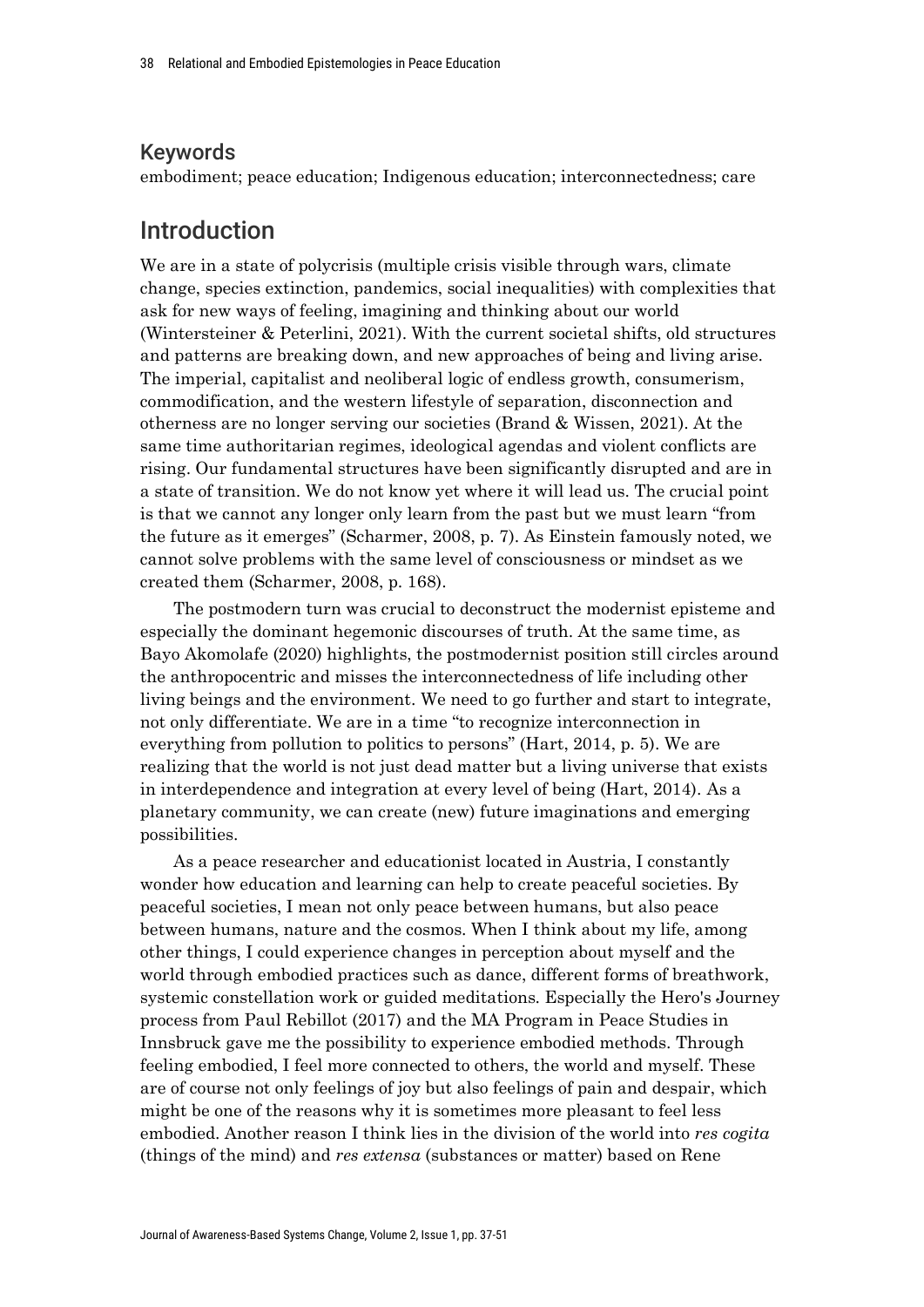Descartes' thoughts which created a hierarchy of mind and body and human and nature. In this worldview, understanding happens through dividing, separating, compartmentalizing and analyzing, as well as atomism and reductionism. The organic interconnectivity of the world is separated into small pieces. These epistemologies have partly colonized our ways of thinking and feeling and our educational systems. Embodied and holistic forms of learning and knowing are marginal in educational institutions. Learning and knowing is separated from our senses and from our lifeworld's (Selby, 2002, p. 78). Scharmer (2008) describes that we are facing various forms of separation: the social separation of self from the other, the ecological separation of self from the senses, and the spiritual separation of self from self (Scharmer, 2008, pp. 99-100). I believe these separations are (amongst others causes), a reason for seeing so much violence in our society.

In this text, I want to explore both relational and embodied epistemologies, and their potential for peace education. I think that relational and embodied approaches to living and education can be one way to heal the many separations we are facing. The question that guides me: How can we create an individual and collective transformation of our worldviews and perceptual habits towards peace? The second paragraph is a short introduction to peace and peace education to form a relational understanding of peace. In paragraph three, four and five, I engage with embodied and relational epistemologies from Indigenous, phenomenological, feminist and educationalist perspectives. The last paragraph, concluding thoughts, will end the paper.

## Peace and Peace Education: A Short Introduction

Peace Studies is a diverse and interdisciplinary field that engages with peace and conflict in our societies. Especially within liberal understandings of peace, the relationality and contextuality of peace is often forgotten. The Innsbruck School of Peace Studies formulated a transrational peace philosophy based on different perceptions and interpretations of peace in history and culture. It is summarized as the five peace families: energetic- focus on harmony, moral- focus on justice, modern- focus on security, postmodern- focus on truths and transrational- the larger concept of the four. These peace families aim to systemize various understandings of peace. The idea of some static or onesidedness of peace is rejected in favor of relational and processual understandings of peace combining the aesthetical and the ethical dimension of being (Dietrich, 2012). The starting point of the Innsbruck peace philosophy was the *Call for Many Peaces* drawing on Gustavo Esteva and Ivan Illich's critique of development and economic growth. "Against the homogenizing, modern, capitalist trends that impose the idea of one worldwide peace as a regulatory ideal, Wolfgang Dietrich posits a multiplicity of often competing and contradictory small, concretely lived and relational peaces" (Echavarría Alvarez & Koppensteiner, 2018, p. 2). Transrational peace philosophy aims to address "the human being in all her/his faculties" and acknowledges that "peace and war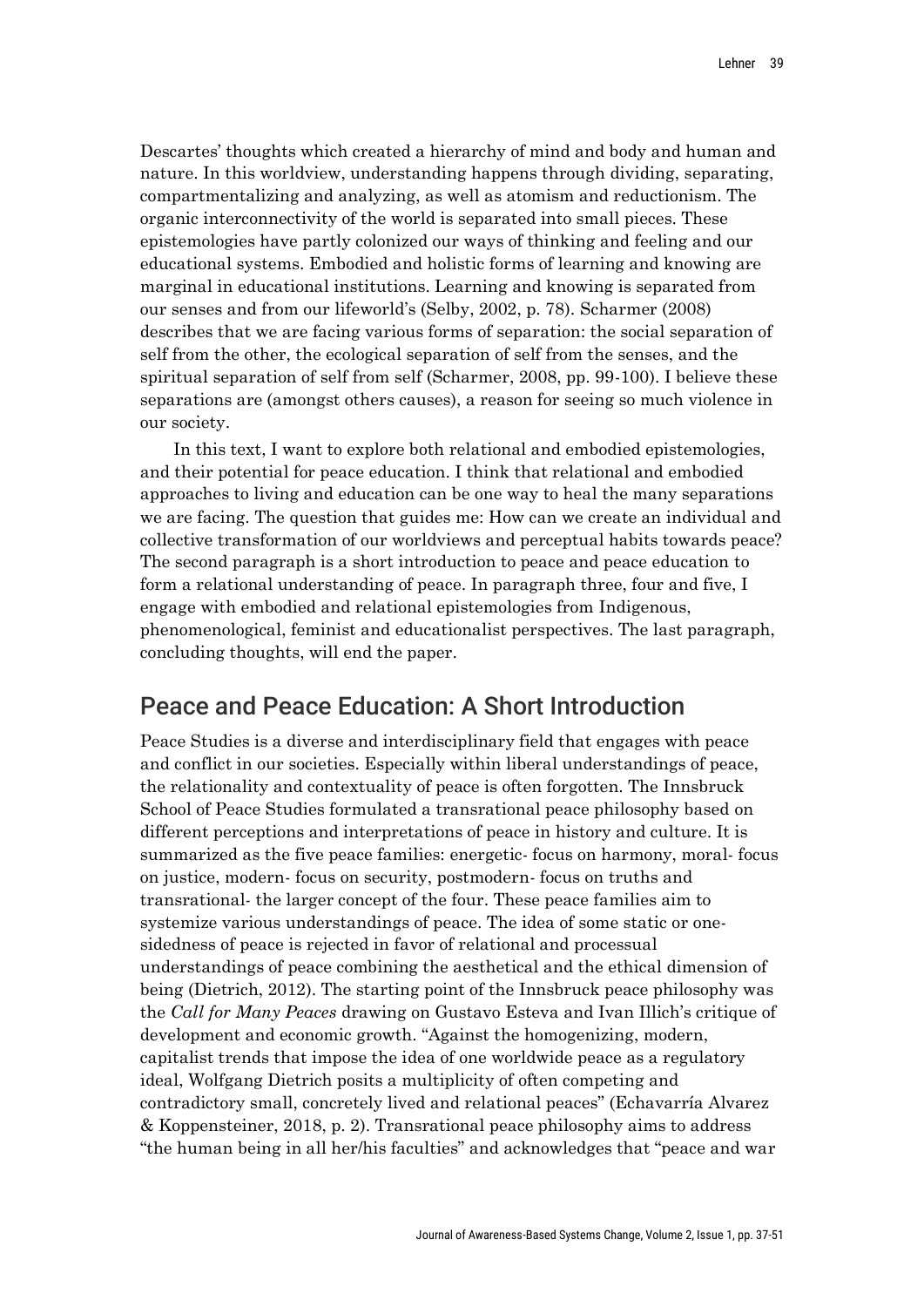rise and fall in human consciousness" (Echavarría Alvarez & Koppensteiner, 2018, pp. 4-5). Especially the energetic understanding of peace that builds on embodied, spiritual and Indigenous traditions, highlights the need for relational and embodied understandings of being and peace. This also includes transpersonal aspects of being and knowing (Dietrich, 2012).

It is important to highlight the various interpretations and understandings of peace. Even or especially peace, if it ignores the context, can be a form of epistemic violence that replicates the colonial power pattern (Cruz, 2021, p. 279). There is not only direct, structural and cultural violence as Galtung (1990) highlights, but also the violence of knowledge and science: epistemic violence. "Knowledge is intrinsically linked to the naturalization and legitimization of both visible and invisible forms of violence" (Brunner, 2021, p. 197). Epistemic violence has its theoretical roots in the work of Michel Foucault and the postand decolonial thinkers like Said and Spivak. Especially colonialism as the violent exploitation of the Global South by the Global North is a form of violence that oppressed various forms of knowledge as Santos' (2014) concept of *epistemicide* highlights. Peace as decolonial practice is understood within its unique locality, which means that it is crucial to constantly negotiate peace. A single peace narrative can be violent and might end up in dogmatic and oppressive forms of the one single truth. Peace is relational, plural and local, and there are various experiences and interpretations of peace (Dietrich, 2012). Muñoz (2006) describes peace as *imperfect* to emphasize the processual, conflicting and imperfect nature of peace.

Peace Education is the educational theory and practice to create peace and constructively engage with conflicts. Peace educational theorists and practitioners assume that attitudes and behavior can be positively influenced through education and peace can be learned. A second basic assumption is that through educational processes it is possible to promote participation, wellbeing, reduce *othering*, develop democracies and create forms for nonviolent interactions and conflicts. Peace education addresses issues, such as how to overcome violence and war, empower people to deal with conflicts constructively, and how to promote a culture of peace on all levels (individual, societal, collective). For this, it is important to raise awareness against violence, to perceive and transform violence in all its historically and socially changing forms, to counter it preventively, to break through the escalation dynamics of conflicts and to learn how to deal with conflicts constructively at all levels (Gugel, 2011, p. 150).

There are various approaches in peace education. There is critical peace education that focuses on the knowledge required to question dominant violent unequal structures like racism, patriarchy, coloniality or capitalism including self-reflective tools to question these violent structures and one's own privileges (Bernhard, 2017). There are approaches and methods that encourage skills for peaceful living like for example, Active Listening (Rogers, 1995), Nonviolent Communication (Rosenberg, 2015), Theatre for Living (Diamond, 2008), World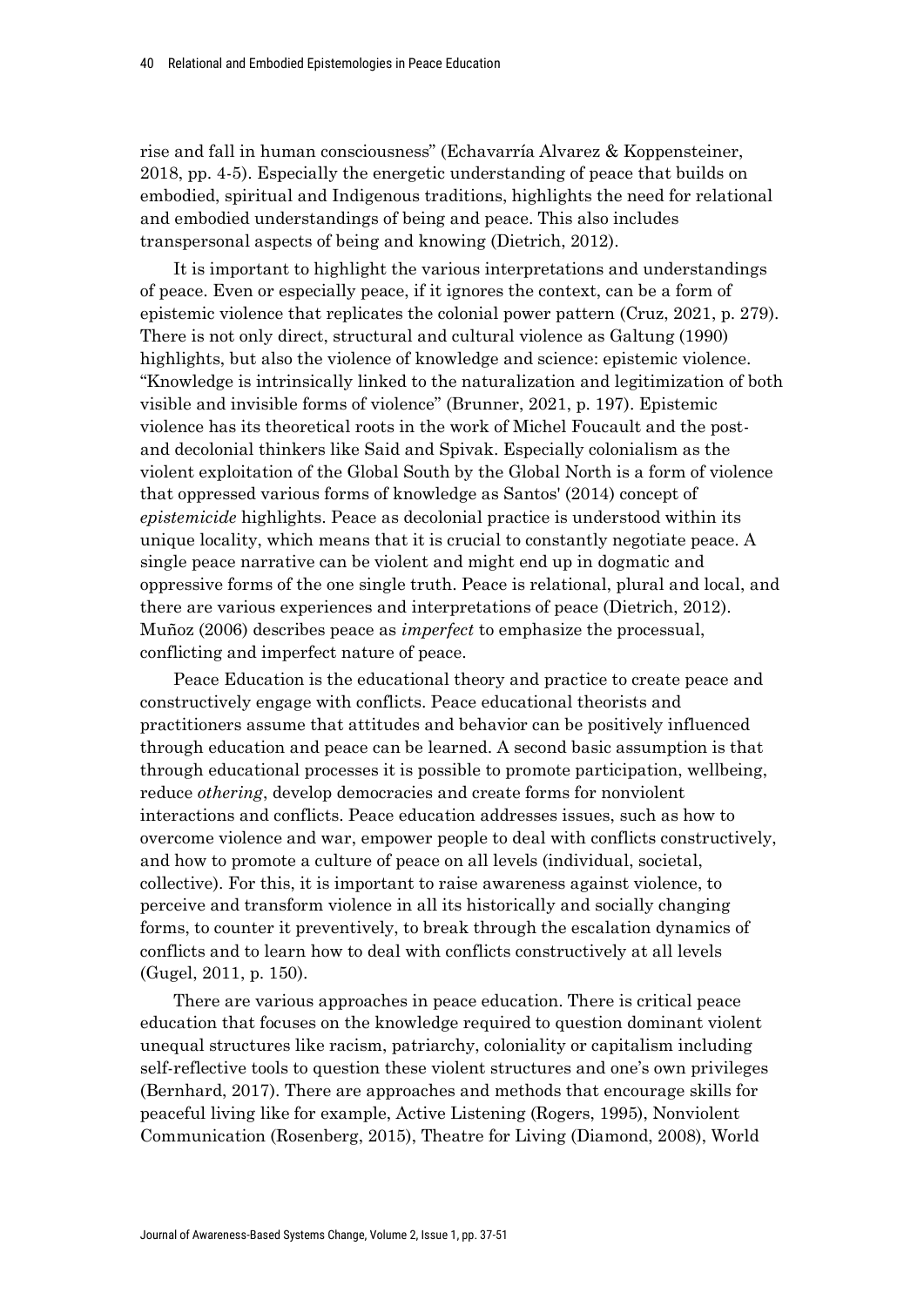Peace Game (Hunter, 2014) and methods for conflict transformation like for example the Elicitive Conflict Transformation (Echavarría Alvarez & Koppensteiner, 2018). There are educational approaches towards planetary and ecological consciousness (O'Sullivan, 2002), that promote a change in perception or awareness towards more peaceful ways of living. Approaches that stress the importance of changing epistemologies and habits are rather marginal in Peace Education.

Wenders and Zournazi (2013) stress the need of a creative revolution to transform perceptual habits that reinforce separation and violence to change our habitual ways of seeing that alienate us from each other and a sense of belonging. For this we need different ways, stories and imaginations, different ways of seeing the world and understanding peace. The recognition of peaceful acts and moments that already surround us, lead to awareness.

Quintessentially, peace is the imagining of a different world, but a world that already surrounds us- it is the making and unmaking of ritual and tradition in our everyday lives in-as-much as it is holy and sacred. It involves becoming aware as the philosopher Martin Buber would put it. This becoming aware is a special kind of observation or of looking at the world that involves compassion, grace and care. The everyday and the holy involve a care toward the future, this care involves an ethics that is founded in the relation between the infinite and the everyday (Wenders & Zournazi, 2013, p. 4)

What kind of awareness or special kind of observation allows us to look at the world with compassion, grace and care? How can we be aware of the whole? Senge, Scharmer, Jaworski and Flowers (2005) describe, for an awareness of the whole, we need a shift in the "seer" and "seen", a subject-object duality where we understand ourselves as separate, detached observers of the world. Living systems are not static like machines and can never fully be understood by division or in their separated parts because they are constantly changing and evolving. When we start to perceive from a more holistic viewpoint, we see ourselves in relation to others, the world and its things. Kazuma Matoba (2021) notices that sometimes we feel connected and can relate to the world, other times we feel separated and outside of it. A crucial question Matoba asks: "Are we witnessing the world?" (p. 60). Do we feel interrelated with the world and other beings? How do we activate the deeper sources of knowing? I think that embodiment, the intelligence of the body and the heart are crucial to experience interconnectedness and thus to enhance forms of living that are more caring and peaceful. This also includes a social field perspective that combines the individual, social and relational reality creation (Scharmer, 2008). There are various approaches that highlight the interconnectedness and awareness of self in relation to the living world. In the next three paragraphs, I try to get a first look of some of these approaches building on Indigenous, phenomenological and feminist perspectives.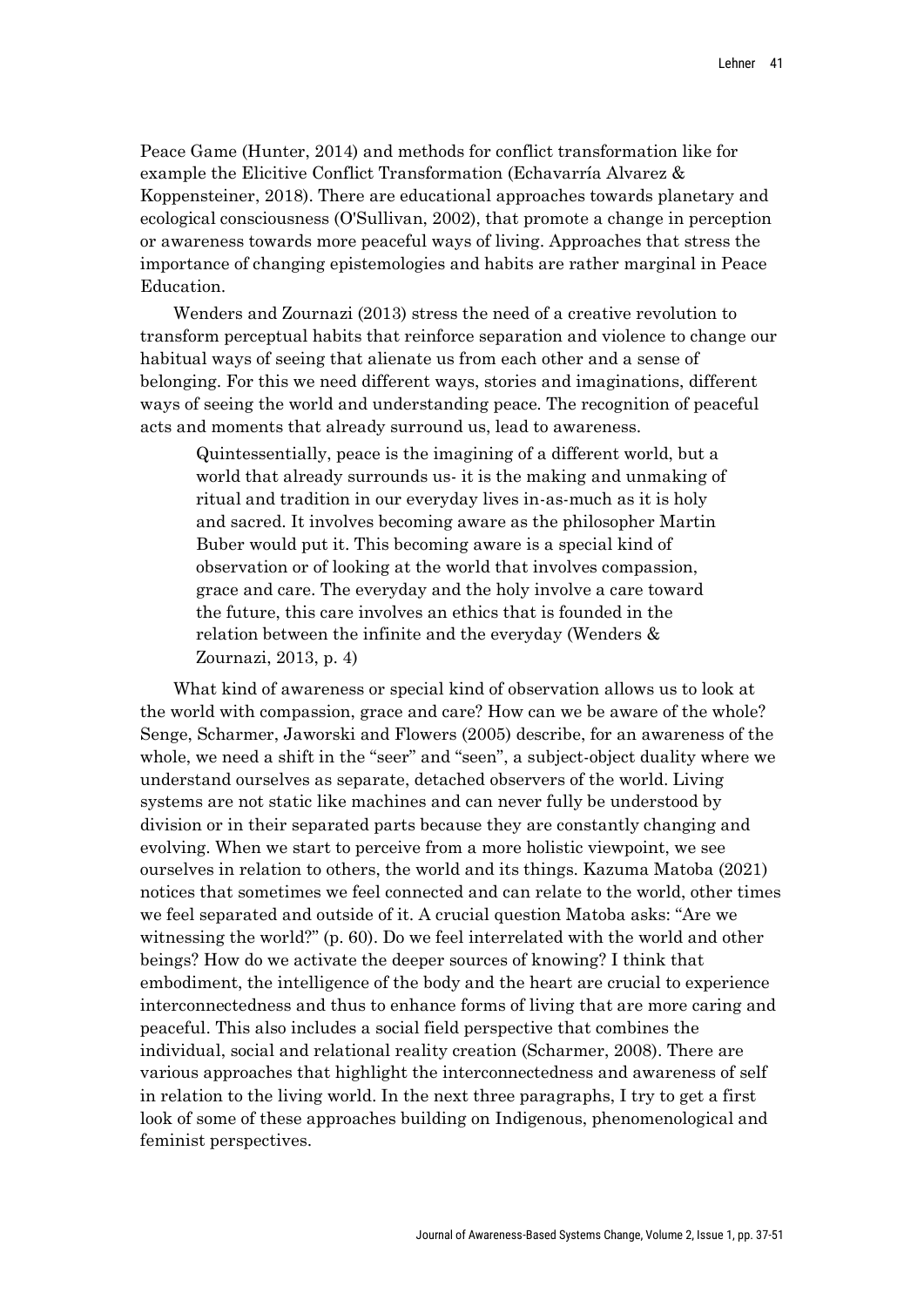# Tracing Relational and Embodied Epistemologies

The invitation of the next three paragraphs is to bring different knowledge systems together, so that those involved in transformative work can learn together as we seek to bring about the shifts we seek. Goodchild (2021) (with Senge, Scharmer, Roronhiakewen, Longboat, Longboat, Hill & Deer), for example, combines Indigenous epistemologies with systems thinking theory "to attend to a deeper level of consciousness" and "a place between epistemologies" (Goodchild, 2021, p. 80). This dialogical way of sharing knowledge could be seen as a pluriversal apporach as developed by Latin American thinkers like Arturo Escobar (2020). As Tyson Yunkaporta (2019) highlights Indigenous knowledge which is often connected to non-linear ways of knowing and a knowledge that comes from the lively world has been oppressed through colonial invasion. Still the knowledge endures because people carry parts of it and these parts reflect the pattern of the whole system. (Yunkaporta, 2019, pp. 18-19). There is of course not a unity of Indigenous or aboriginal ways of knowing. Still I will use the terms Indigenous knowledge or Indigenous intelligence to describe perspectives that highlight the connection of knowledge to place, land, body, heart, soul and spirit. "These are ancient paths of Dreaming etched into the landscape in song and story and mapped into our minds and bodies and relationships with everything around us: knowledge stored in every waterway and every rock" (Yunkaporta, 2019, p. 25). In this sense, knowledge is the recognition of patterns which can be found in a stone and also in our own bodies. It is a form of knowledge that attends to deeper levels of our consciousness, which Scharmer describes as the resonance of a social field and a space between the subjective and the objective (in Goodchild, 2021, pp. 88–89). We sometimes need to uncover and connect to the knowledge of our senses to access the experience of interconnectedness and the living authentic whole (Goodchild, 2021, p. 93).

Scharmer (2008) developed the Theory U process as a social change methodology to create a shift from ego-system to eco-system awareness that combines mind, heart and will. The social field, as a "collective body of resonance" (p. 438) is the space where we can connect to future possibilities, not only individual possibilities but also collective ones. We can tune into the social field through *presencing* like sensing, co-sensing and redirecting our attention towards something larger, and at the same time stress the importance of sharing and hearing individual stories based in lived experience, in order to enable new narratives to start to emerge, from which a different meta-narrative of the future becomes possible in the present. The social field is like "a shared medium that literally connects us with all other human beings on the planet" (Scharmer, 2008, p. 438).

What I see rising is a new form of presence and power that starts to grow spontaneously from and through small groups and networks of people. It's a different quality of connection, a different way of being present with one another and with what wants to emerge. When groups begin to operate from a real future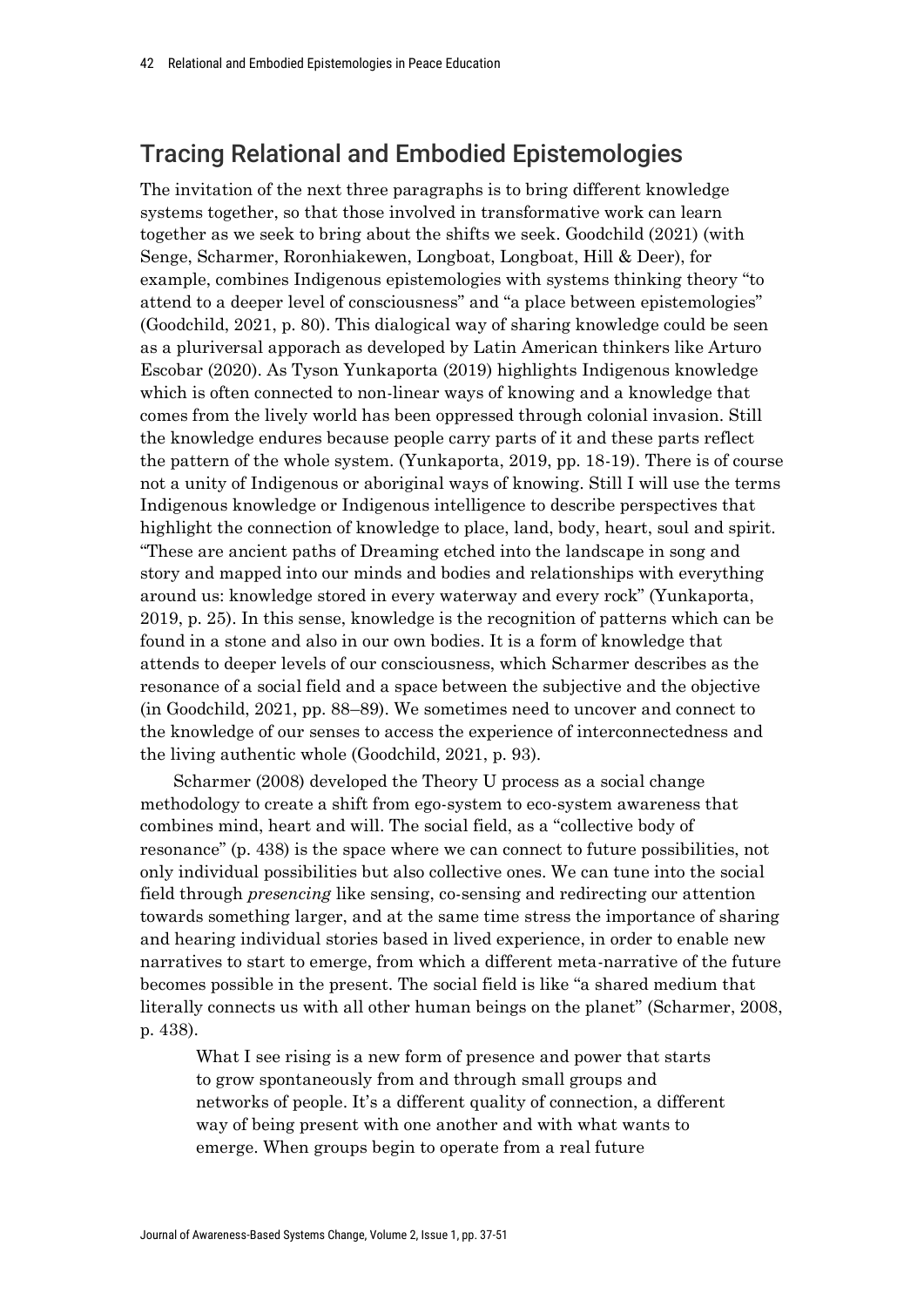possibility, they start to tap into a different social field from the one they normally experience. It manifests through a shift in quality of thinking, conversing, and collective action. When that shift happens, people can connect with a deeper source of creativity and knowing and move beyond the patterns of the past (Scharmer, 2008, p. 4).

The social field includes the visible – our actions, what we say and do and the invisible dimension - the place from which our actions emerge. The term *field structure of attention* describes the linkage between these visible and invisible social dimensions (Scharmer, 2008, p. 10). "The field structure of attention concerns the relationship between observer and observed. It concerns the quality of how we attend to the world" (Wilson, 2017, p. 11). When we listen empathically, for example, our perception shifts:

We move from staring at the objective world of things, figures, and facts into the story of a living being, a living system, and self. To do so, we have to activate and tune a special instrument: the open heart, that is, the empathic capacity to connect directly with another person or living system. Empathic listening is a skill that can be cultivated and developed, just like any other human relations skill. It's a skill that requires us to activate a different source of intelligence: the intelligence of the heart (Scharmer, 2008, p. 12).

The notion *seeing with the heart* might sound sentimental or poetic, yet it rather leads to an embodied and affective form of sensibility or awareness that is different from a pure cognitive awareness or analytical knowing (Scharmer, 2008). Hillman (1981) describes the feeling quality of the heart as the ability to perceive the more subtle and metaphorical qualities. Also sense perception is connected to the feeling quality of the heart, like for example the Greek understanding of sense perception that is related to "the Greek goddess of the senses or the organ of Greek sensation, the heart, and the root in the word - that sniffing, grasping, breathing the world" suggests (Hillman, 2014, p. 40).

What is it to "take in" or breathe in the world? First, it means aspiring and inspiring the literal presentation of things by gasping. The transfiguration of matter occurs through wonder. This aesthetic reaction, which precedes intellectual wonder, inspires the given beyond itself, letting each thing reveal its particular aspiration within a cosmic arrangement (Hillman, 2014, p. 40).

The intelligence of the heart, with its sensing and feeling quality, is a form of knowing that connects easier to the whole and in general to other living beings.

Opening the heart means accessing and activating the deeper levels of our emotional perception. Listening with the heart literally means using the heart and our capacity for appreciation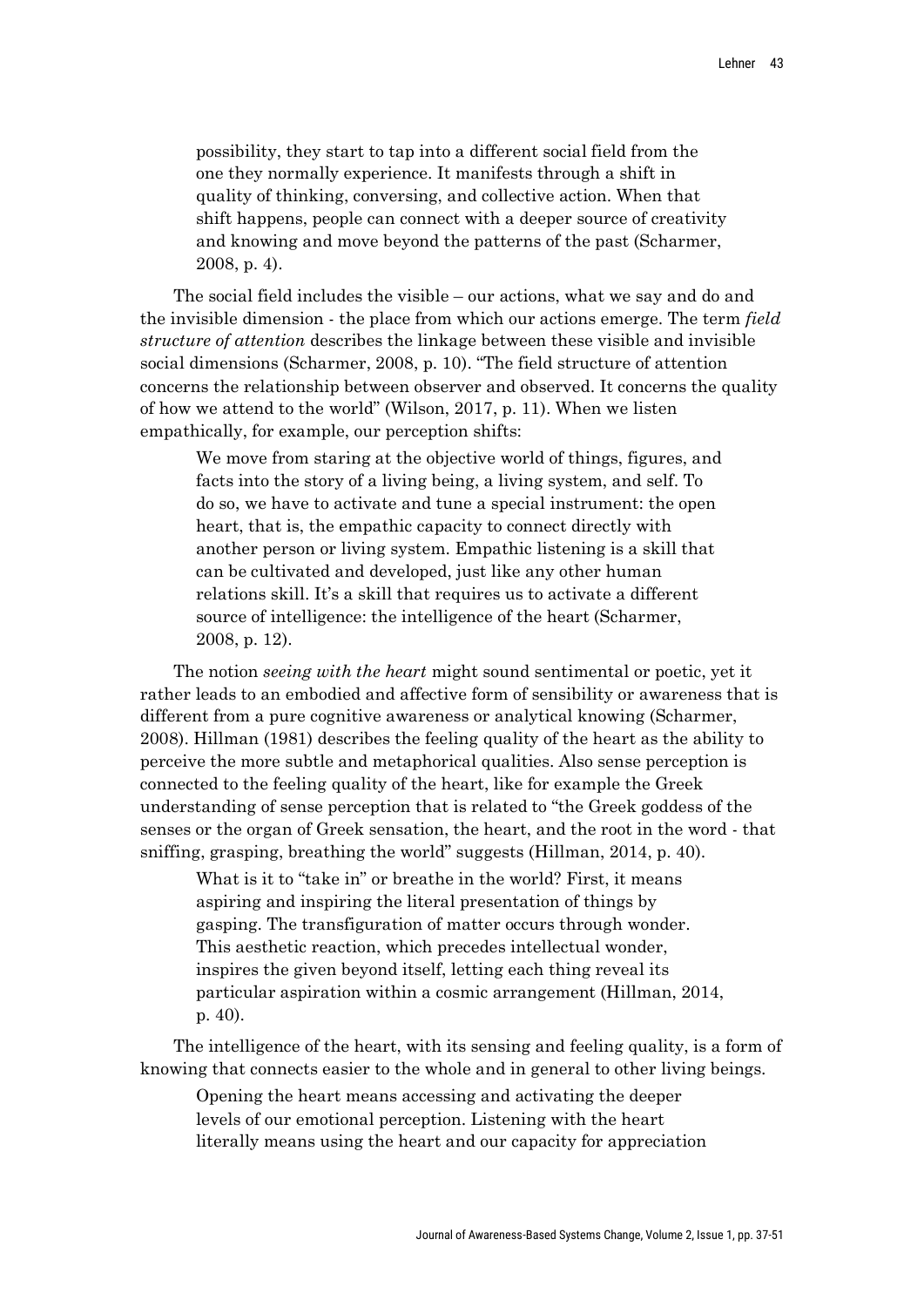and love as an organ of perception. At this point, we can actually see with the heart (Scharmer, 2008, p. 149).

Formenti and West (2018) who research transformative educational processes, argue that too "much research in education is sanitized and anaesthetized, as if researchers, participants, or readers were disembodied, decontextualised minds" (Formenti & West, 2018, p. 9). The heart and body in social science are the stories and voices of breathing and feeling people that are not distant from their work. Drawing on Bateson (1972), they describe that the intelligence of the heart is love, truth, beauty and grace, a perception that is more than just seeing. It is a meeting between the inside and the outside. "For the attainment of grace, the reasons of the heart must be integrated with the reasons of the reason" (Bateson, 1972, p. 108).

Knowing through the heart as affective and empathic knowing highlights our interconnectedness and the interpersonal, intrapersonal and transpersonal aspects of relationality (Koppensteiner, 2018, p. 69). Senge emphasizes the need to find ways to rediscover our capacity to connect and love that which is rooted in our emotional experience. Interconnectedness consists of moments where we experience beauty, where the distant observer the *you* becomes one with the phenomena. For this, we have to highlight the potential of lived experience (Goodchild, 2021, pp. 87-91). The lived experience is embodied, sensual and bound to time and space– it is the experience of being human. In the next paragraph I try to describe the intertwining of self and world through our condition of being embodied and the body's capacity to interact with the living world. This idea of body and embodiment seems crucial to me for relational and embodied epistemologies.

# Embodiment—Intertwining of Self and World

Ricardo Dutra Gonçalves and Arawana Hayashi (2021) argue that the especially complex challenges of our time ask for embodied intelligence and a language for our embodied experiences (p. 35). There lies transformative power in "our very ordinary embodied presence (…) embodied knowing is core to our experience of the world" (p. 37). Drawing on Netzer and Rowe (2010) embodiment, imagination and intuition "open learners to multiple ways of knowing and develop in them, experientially, the capacity for reflective awareness of self in relationship to a larger scope of being in the world" (Netzer & Rowe, 2010, p. 125). From a phenomenological perspective, embodiment and sensibility are crucial dimensions of perception, awareness, knowing and being. The phenomenologist Merleau-Ponty was in search of an ontology and epistemology that connects experience and perception of the subject with/through its embeddedness in the world. Especially in one of his latest works, published posthumously in 1968, called *The Visible and the Invisible*, he started to draft his ideas based on an ontology of the sensible and the flesh (*la chair*). In this work he is trying to twist the dichotomy of an autonomous self and an autonomous world and moved from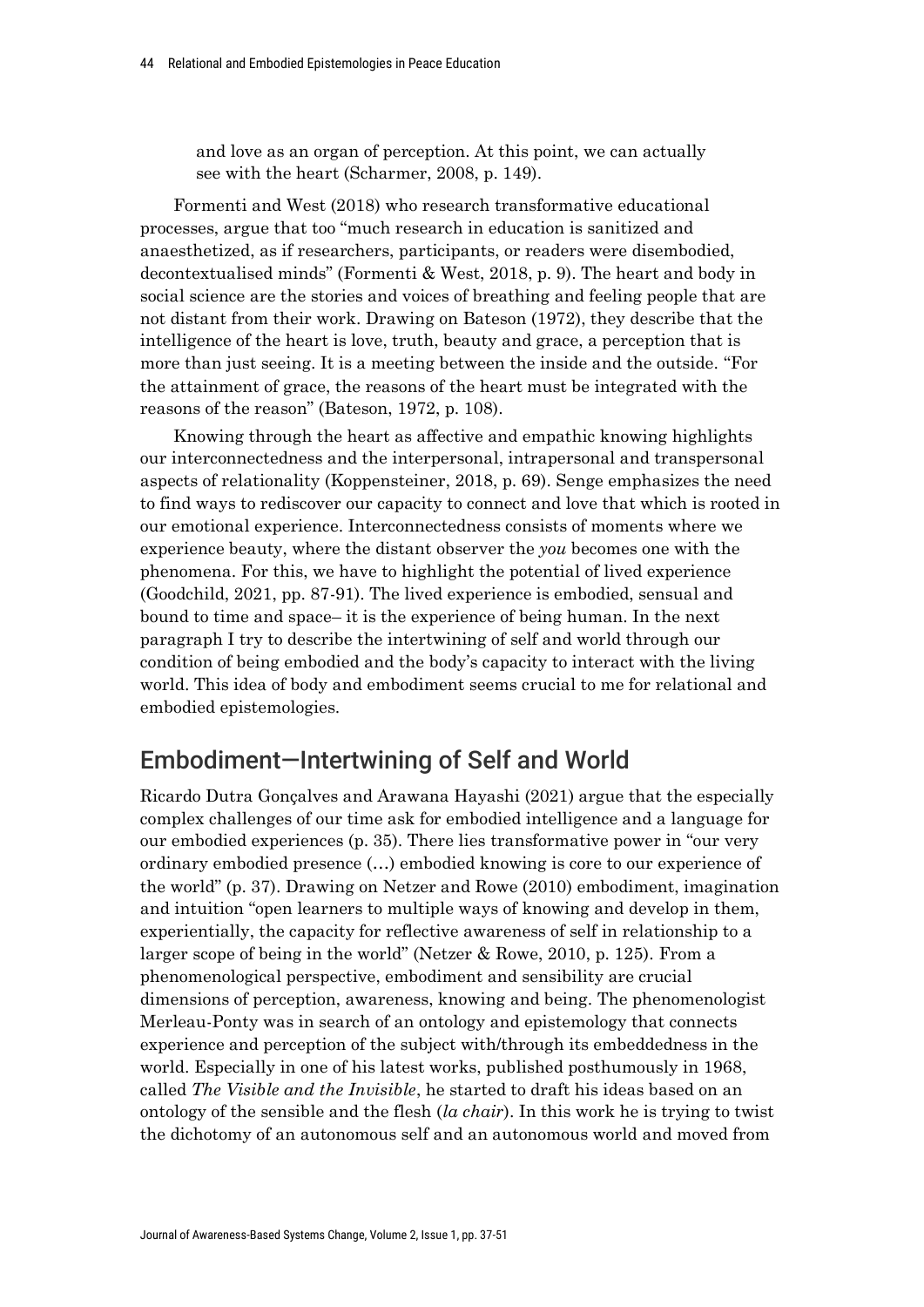a phenomenology of perception towards a phenomenology of being (Collins, 2013, p.48).

What is crucial in Merleau-Ponty's thoughts for relational epistemologies in peace education is the condition of embodiment as the intertwining of self and world. Our embeddedness/embodiedness and world presence is crucial to connecting to a larger whole. The world communicates with us through our bodies: "Merleau-Ponty is not referring exclusively to the materiality of the body (though in many ways the human body is emblematic of the flesh), but to the ontological fabric of the world" (Trigg, 2012 p. 144). Sensing is one possibility to create a "pre-objective and pre-subjective contact with the world, self and other" (Waldenfels, 2008, p. 131). Feeling and sensing our body can transform our perceived separation of self, world and other and create an experience of interconnectedness. Bodily sensations are never pure but they are our way to experience the world. What is perceived is always perceived as a certain form or figure against a background. The body is our expression of our existence in the world. Our involvement and existence with and in the world is always the precondition of our experiences. We sensually discover and respond to a world, to which we belong. (Moran, 2000, p. 422). Sociality does not start from isolated individuals but from inter-corporeality and inter-affectivity as Fuchs (2017) highlights. As embodied beings we can get an intuitive empathic understanding for each other through bodily resonance. Emotions are shared through intercorporeality, they are not only mental (Fuchs, 2017, p. 196).

Our body, flesh and skin opens us up toward the world and makes us vulnerable and sensible. "[…] the lived body is unendingly exposed to foreign influences, and because of this remains vulnerable. Sensitivity and vulnerability are inseparable" (Waldenfels, 2008, p. 133). This implies a being that is in touch with the world, open, vulnerable and to some extent alienated. Like a state of empty presence that opens up for the mysteries of the world. It asks for an engagement with unpredictability and being able to let go of controlling every moment through pre-given concepts and expectations (Waldenfels, 2008). In this state, we are in resonance with the collective and in touch with ourselves. The ego awareness that wants to hold on to pre-given concepts, old stories and patterns, opens up for something larger. This can also be a transpersonal dimension (Walch, 2011). Indigenous educational approaches recognize a "knowing Center in all human beings that reflects the knowing Center of the Earth and other living things" (Cajete, 2010, p. 1130).

At birth, humans come new yet recycled through the elegant cycles of metamorphosis, transformation, and regeneration that form the basis for all life on Earth. Indigenous peoples view the body as an expression of the sensual manifestation of mind and spirit. Death and the body's ultimate decomposition into the primal elements of earth, wind, fire, air, and water mark the transformation of one's relatives and ancestors into living landscape, its plants, animals, waters, soils, clouds, and air (Cajete, 2000, p. 21).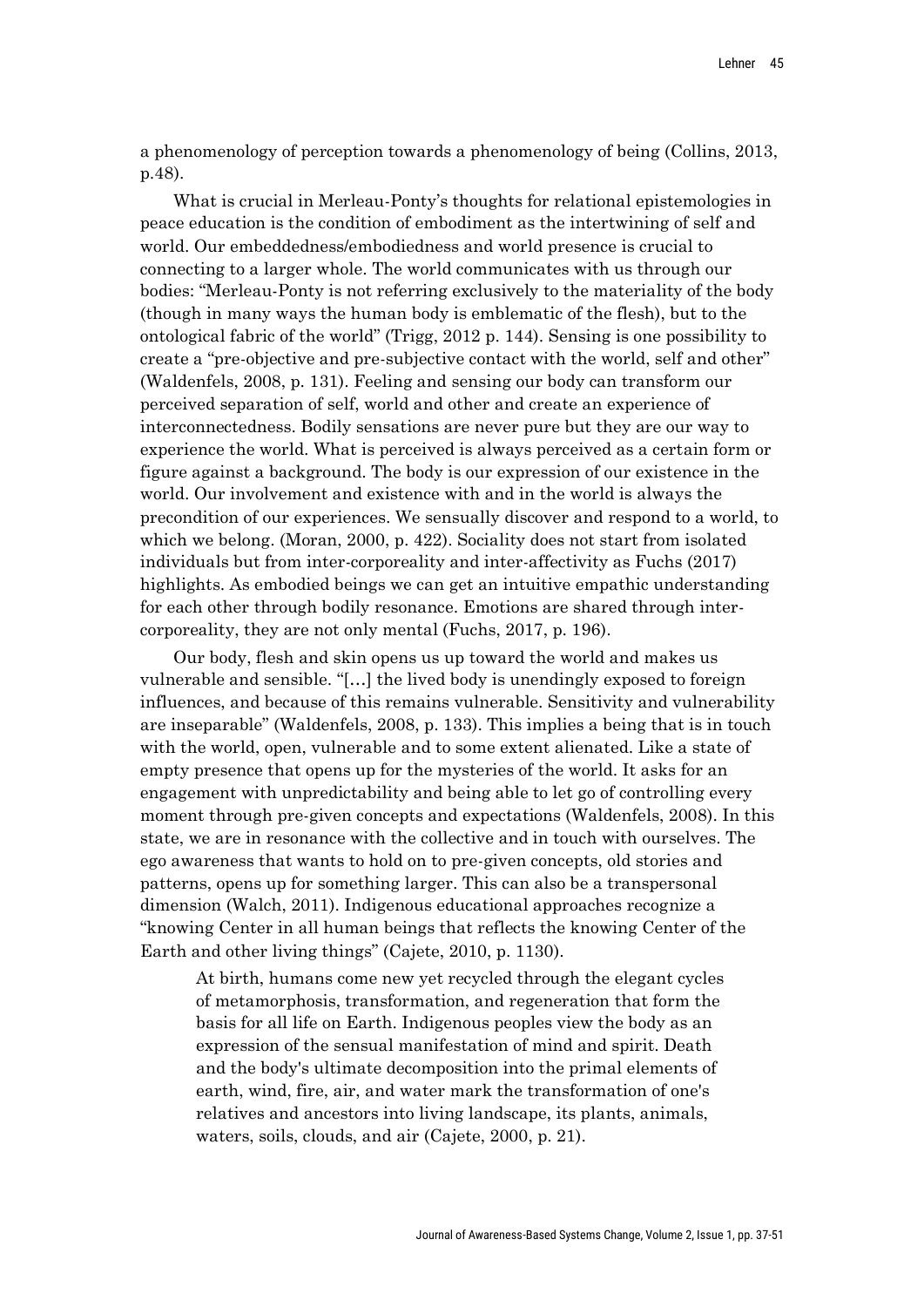The consciousness and experience that we are connected to a larger whole can heal the connection of mind, body and spirit. Rituals, dances, music, stories and other arts-based and embodied approaches can encourage these healing processes (Cajete, 2010, p. 1130).

David Abram (1996) who combines phenomenology and Indigenous knowledge, to explore the body's capacity to interact with the living world, highlights that we have to unlearn some of our habitual ways of seeing and hearing and realize the reciprocity of our senses and the sensuous earth. From a deep ecological understanding, our environmental disconnection is related to our emotional disconnection (Macy & Brown, 2014). Heike Pourian (2021) who is part of the *sensing the change* project, describes that we have to remember how to sense and feel again to recognize our feelings (Pourian, 2021, pp. 156-158). For Gregory Cajete (2010) "deep healing occurs in which the self ''mutualizes'' with body, mind, and spirit" (Cajete, 2010, p. 1130). They all call for an integral ecology, a call to all of us as we learn what mutual co-existence asks of each and all of us. Feminist writers like bell hooks or Audre Lorde describe this as a call to love and freedom living together. Care could be a central aspect to follow this call. Care might be the concrete expression of relational and embodied epistemologies.

## Relational and Embodied Pedagogies of Care

Feminist writers like Audre Lorde or bell hooks see the embodied, affective and sensual aspects crucial for a systemic change towards justice and politics beyond the patriarchy. Lorde (1984) challenged in her essay "Uses of the Erotic: The Erotic as Power," patriarchal and Western understandings of the erotic and especially the sensuality of women. She blurs the boundaries of the political, the sensual, the erotic and creativity. She writes, "erotic is a resource within each of us that lies in a deeply female and spiritual plane, firmly rooted in the power of our unexpressed or unrecognized feeling" (Lorde, 1993, p. 53). The erotic is the power connected to our expression, voice and feelings. When she writes about the erotic, she means a deeply sensual, affective and embodied form of intuition and power. "For the erotic is not a question only of what we do; it is a question of how acutely and fully we can feel in the doing" (Lorde, 1993, p. 54). bell hooks builds on the insights of Audre Lorde and creates a pedagogy of sensitivity, care, love and freedom.

For bell hooks the presence and voice of everyone in the classroom is crucial and must be acknowledged. She encourages teachers and students to show up as their full and vulnerable selves and share their stories in the classroom. She describes the classroom as an open learning community that is not built on individual competition but collective care for each other. For her, a love ethic and the emotional engagement in the classroom is central to empowerment (hooks, 2003). She defines love as a powerful and affective force. "To truly love we must learn to mix various ingredients- care, affection, recognition, respect, commitment, and trust, as well as honest and open communication" (hooks, 2001,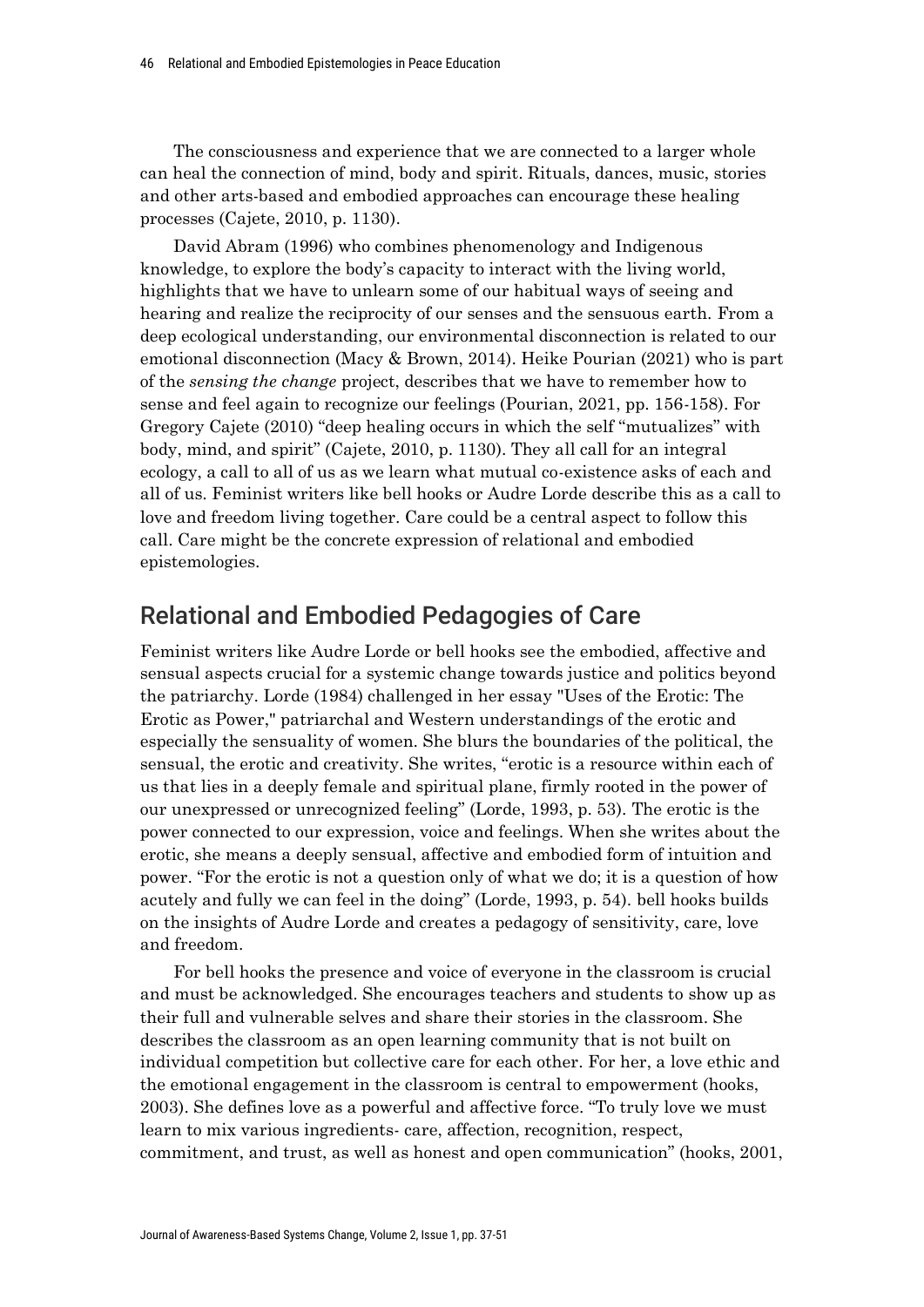p. 5). hooks was constantly criticised for being a too passionate and emotional teacher. The so-called objectivity was seen as an unbiased standpoint at the university, but it was rather a safe place to not really engage with the students. Teachers can be facilitators of emancipation if they show up as embodied beings. This also includes caring for the emotional well-being of the students. With care for students, it is also possible to engage with fears and conflicts.

Bozalek, Zembylas and Tronto (2013) formulate a political ethics of care as a critique of the individual rational human actor as the center of morality and create relational ways of knowing the world. A political ethic of care starts from the understanding that all beings need care. "Ontologically, the ethic of care sees humans as vulnerable and relational beings, who have needs to give and receive care throughout their lives and whose lives are entangled with the more-than human" (Bozalek et al., 2013, p. 3). The entanglement with the more-than human is an important aspect to highlight an ethical approach that considers all living and sentient beings. "Caring values include democratic values such as responsiveness, responsibility, respect for alterity and diversity, and peaceful resolution of conflicts." (Braidotti, 2006, p. 120). For educators the metaphor *web of relationships* can help to connect and teach from a more interconnected and embedded viewpoint (Selby, 2002, p. 83). "Inspired by the metaphor of the web, they have called for intuition (the ability to be immediately sensitive to the whole), synthesis, the sharing of subjectivities, and relational sensibility to be accepted as equally valid ways of knowing" (Selby, 2002, p. 88). This implies a "reclaiming of emotion, subjectivity, bodily sensibility, intuition, empathy, caring and compassion, love, and relational and spiritual sensibility as means of knowing" (Selby, 2002, p. 88).

Hart (2014) engages with two ways of knowing, one is categorical which means to know the world through abstraction and separating. "In a sense everything is reduced to parts, the lowest units that are differentiated, named, catalogued" (p. 6). The second form of knowing is contact. "Its style is direct, relational, embodied, and recognizes wholes and connections. Awareness through contact enables a broader view, one connected with the world and the body, scanning for changes in the environment" (p. 6). This form of knowing listens for metaphors and the implicit. "Knowledge through contact is evolving, implicit, and indeterminate since it always exists in relationship to something else and is not ever fully graspable" (p. 6). He calls for an integrative mind that includes contemplation, empathy, beauty, embodiment and imagination (Hart, 2014).

Lange (2018) builds on Hart's integrative mind and Barad's ethics of entanglement to enrich transformative education or an understanding of transformation through ontologies of relationality and connection. Knowing in Barad's (2007) understanding does not come from distance "but rather from a direct material engagement with the world" (p. 49). Barad calls the capacity for action performativity, which means that knowledge is created and "emerges from intra-acting with other humans and other life forms embedded in the same reality, not as discrete entities interrelating. How we engage with other species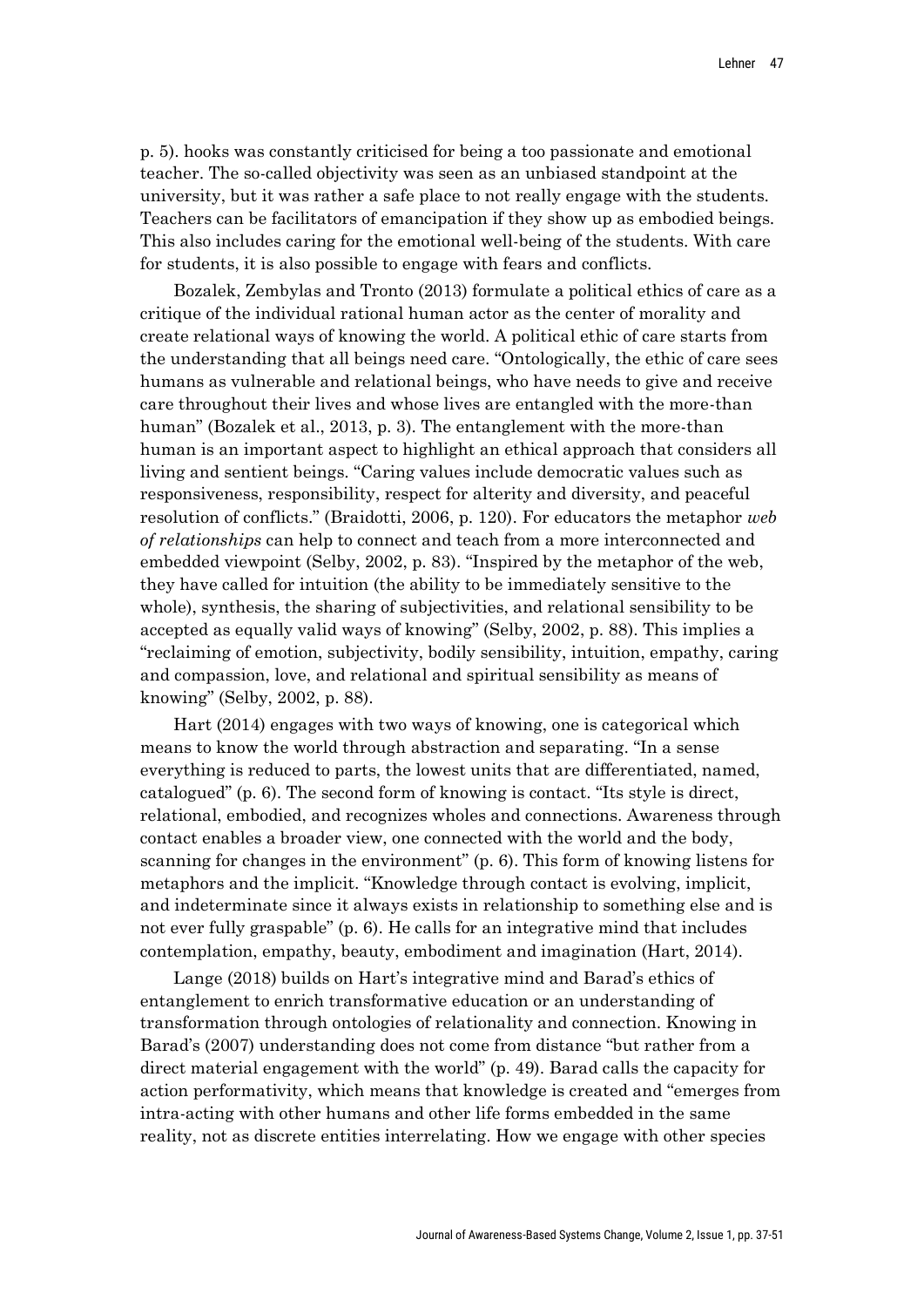or a class of human learners will automatically shape the doings of these beings" (Lange, 2018, p. 293). We are entangled in the unfolding of life through our embodiment. This means as educators we have to encourage approaches of learning in which embodiment and care gain in significance (Taylor, 2017, p. 428). We can soften the boundaries "that have been put into place with regard to theory and practice, mind and body, brain and body, self and other, reason and emotion, human and nature, human and animal, male and female" (Taylor, 2017, p. 427). Embodied ways of knowing acknowledge our connection to place and to the larger world.

Drawing on Gregory Cajete's (2000) work on Indigenous education, the relation to place, land, nature, earth, and planet is crucial. Not only the observation of nature but also the participation as a sensual being with intimate expressions of care for the land is central. "As we experience the world, so we are also experienced by the world" (Cajete, 2000, p. 20). Everything in nature and the world as large has something to teach us and from birth to death, we are in a constant relationship with nature and the world. Indigenous education is the restoring of community knowledge to a good life (Huaman, 2011, p. 248). Indigenous intelligence as Anishinaabe scholar Dumont (2002) writes, is the use of knowledge in a good and meaningful way. This means that the intelligence of the mind needs the intelligence of the heart, "the connectedness and relationship with everything else" (Dumont, 2002, p. 20). This form of knowledge leads towards a responsibility to the present and seven generations into the past as well as into the future (Dumont, 2002, pp. 20-21).

# Concluding Thoughts

In this contribution, I have tried to highlight the potential for relational and embodied epistemologies in peace education. Peace education builds on the premises that peace can be learned and that we can create peaceful societies. Perspectives on relationality or embodiment are marginal in peace education and therefore it is crucial to build on Indigenous, phenomenological and feminist perspectives. Peace is relational and asks for an awareness of relationality that needs our mind, our bodies and our hearts. If we learn to perceive, feel and sense ourselves not only as part of the world but as interwoven, entangled and embedded in/with this world, our relationship to the living can change towards more caring modes of being. I think approaches that highlight our embodied entanglement and involvement with and in the world, teach us new ways of interacting. These intersecting points are grounded in our bodies, in the context and the land. Only by realizing the connective nature of all beings, we can start to embrace and learn *imperfect* peace.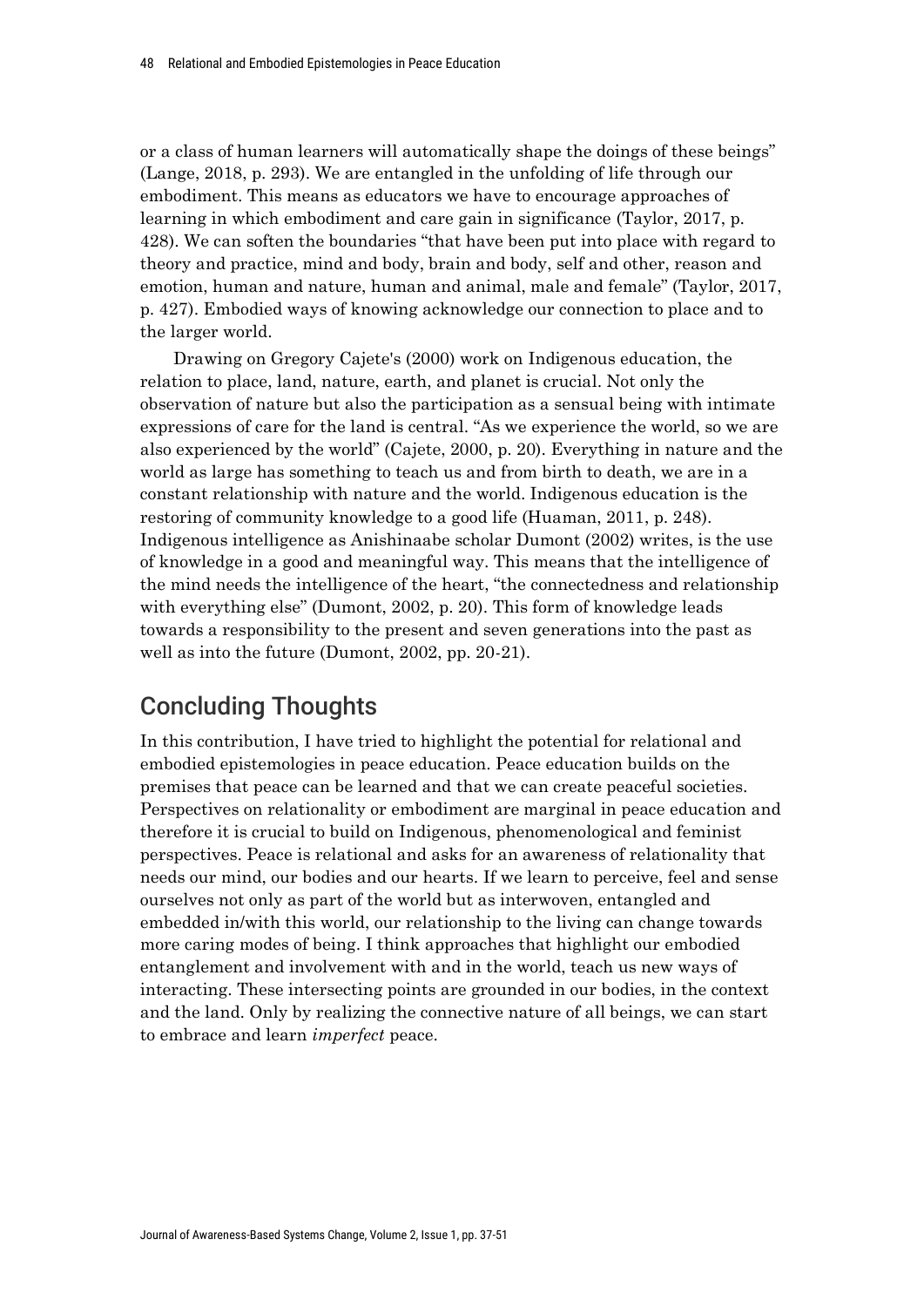### References

- Abram, D. (1996). *The spell of the sensuous: Perception and language in a more-than human world.* Vintage books.
- Akomolafe, B. (2020). *The myth of the gilded researcher. A thesis of post humanist inquiry for ecoversities in the 'Anthropocene'*. Ecoversities. https://ecoversities.org/the-myth-ofthe-gilded-researcher/
- Barad, K. (2007). *Meeting the universe halfway.* Duke University Press.
- Bateson, G. (1972). *Steps to an ecology of mind.* Ballantine Books.
- Bernhard, A. (2017). *Pädagogik des Widerstands. Impulse für eine politisch-pädagogische Friedensarbeit* [Pedagogy of resistance. Impulses for political-pedagogical peace work]. Beltz Juventa.
- Braidotti, R. (2006). *Transpositions: On nomadic ethics.* Polity Press.
- Brand, U., & Wissen, M. (2021). *The imperial mode of living: everyday life and the ecological crisis of capitalism*. Oekom.
- Bozalek, V., Zembylas, M., & Tronto, J.C. (2021). *Posthuman and political care ethics for reconfiguring higher education pedagogies*. Routledge.
- Brunner, C. (2021). Conceptualizing epistemic violence: an interdisciplinary assemblage for IR. *International Politics Reviews*, *9*, 193–212. https://doi.org/10.1057/s41312-021- 00086-1
- Cajete, G. A. (2000). *Native science: Natural laws of interdependence.* Clear Light Publishers.
- Cajete, G.A. (2010). Contemporary Indigenous education: A nature-centered American Indian philosophy for a 21st century world. *Futures*, *42*(10), 1126–1132. https://doi.org/10.1016/j.futures.2010.08.013
- Collins, L. (2013). The wild being of Louise Bourgeois: Merleau-Ponty in the flesh. *Romance Studies, 28*(1), 47–56. https://doi.org/10.1179/174581509X12575089122008
- Cruz, J. D. (2021). Colonial power and decolonial peace. *Peacebuilding, 9*(3), 274–288. https://doi.org/10.1080/21647259.2021.1906516
- Diamond, D. (2008). *Theatre for living: The art and science of community-based dialogue.* Trafford Publishing.
- Dietrich, W. (2012). *Interpretations of peace in history and culture.* Palgrave Macmillan.
- Dumont, J. (2002). Indigenous intelligence: Have we lost our Indigenous mind? *Native Americas*, *19*(3&4), 1–15.
- Echavarría Alvarez, D., & Koppensteiner, N. (2018). On resonances: An introduction to the transrational peace philosophy and elicitive conflict transformation. In J. Echavarría Alvarez, D. Ingruber & N. Koppensteiner (Eds.), *Transrational Resonances*: *Echoes to the many peaces* (pp. 1–19). Palgrave Macmillan.
- Escobar, A. (2020). *Pluriversal politics: The real and the possible*. Duke University Press.
- Formenti, L., & West, L. (2018). *Transforming perspectives in lifelong learning and adult education: A dialogue*. Palgrave Macmillan.
- Fuchs, T. (2017). Intercorporeality and interaffectivity. In M. Christian, J. Streeck, J. S. Jordan (Eds.), *Intercorporeality: Emerging Socialities in interaction* (pp. 3–24). Oxford Scholarship Online.
- Galtung, J. (1990). Cultural Violence. *Journal of Peace Research*, *27*(3), 291–305.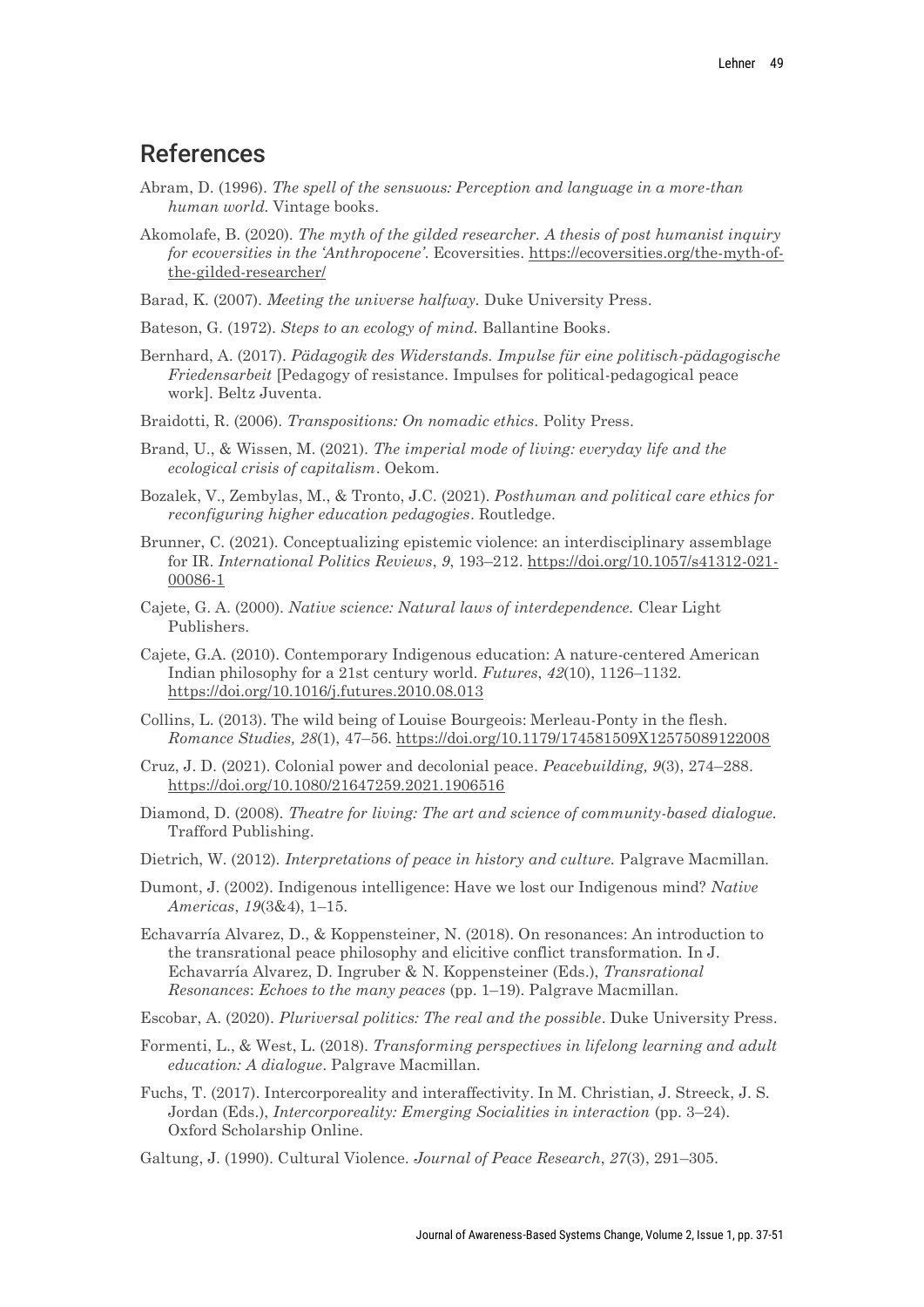- Gonçalves, R. D., & Arawana, H. (2021). A pattern language for social field shifts: Cultivating embodied and perceptual capacities of social groups through aesthetics and social field archetypes. *Journal of Awareness-Based Systems Change, 1*(1), 35–57. https://doi.org/10.47061/jabsc.v1i1.478
- Goodchild, M. (2021). Relational systems thinking: That's how change is going to come, from our earth mother. *Journal of Awareness-Based Systems Change*, *1*(1), 75-103. https://doi.org/10.47061/jabsc.v1i1.577
- Gugel, G. (2011). Friedenserziehung [Peace Education]. In H. J. Gießmann & B. Rinke (Eds.), *Handbuch Frieden* [Manual Peace] (pp. 149-159). VS Verlag.
- Hart, T. (2014). *The integrative mind: Transformative education for a world on fire*. Rowman & Littlefield.
- Hillman, J. (1981). *The thought of the heart & the soul of the world.* Spring Publications.
- hooks, b. (2001). *All about love: New visions*. Harper Collins.
- hooks, b. (2003). *Teaching community. A pedagogy of hope*. Routledge.
- Huaman, E. S. (2011). Transforming education, transforming society: The co-construction of critical peace education and Indigenous education. *Journal of Peace Education, 8*(3), 243–258. https://doi.org/10.1080/17400201.2011.621374
- Hunter, J. (2014). *World peace and other 4th-grade achievements.* Houghton Mifflin.
- Koppensteiner, N. (2018). Transrational methods of peace research: The researcher as (re)source. In J. Echavarría Alvarez, D. Ingruber & N. Koppensteiner (Eds.), *Transrational Resonances* (pp. 59–81). Springer.
- Lange, E. (2018). Transforming transformative education through ontologies of relationality. *Journal of Transformative Education, 16*(4), 280–301. https://doi.org/10.1177/1541344618786452
- Lorde, A. (1984). *Sister outsider: Essays and speeches*. Crossing Press.
- Lorde, A. (1993). *Zami sister outsider undersong.* Quality Paperback Book Club.
- Macy, J., & Brown, M. (2014). *The work that reconnects: Coming back to life*. New Society Publishers.
- Manning, E. (2007). *Politics of touch: Sense, movement, sovereignty*. University of Minnesota Press.
- Matoba, K. (2021). Global social witnessing: An educational tool for awareness- based systems change in the era of global humanitarian and planetary crisis. *Journal of Awareness-Based Systems Change, 1*(1), 59–74. https://doi.org/10.47061/jabsc.v1i1.548
- Merleau-Ponty, M. (1968). *The visible and the invisible* (A. Lingis, Trans.). Northwestern University Press.
- Monahan, M. J. (2011). Emancipatory affect: bell hooks on love and liberation. *The CLR James Journal, 17*(1), 102–111.
- Moran, D. (2000). *Introduction to phenomenology.* Routledge.
- Muñoz, F.A. (2006). La paz imperfecta. In W. Dietrich., J. Echavarria., G. Esteva., D. Ingruber & N. Koppensteiner (Eds.), *Schüsseltexte der Friedensforschung* [Key texts of peace studies] (pp. 392–421). LIT.
- Netzer, D., & Rowe, N. (2010). Inquiry into creative and innovative processes: An experiential, whole person approach to teaching creativity. *Journal of Transformative Education, 8*(2), 124–145. https://doi.org/10.1177/1541344611406905